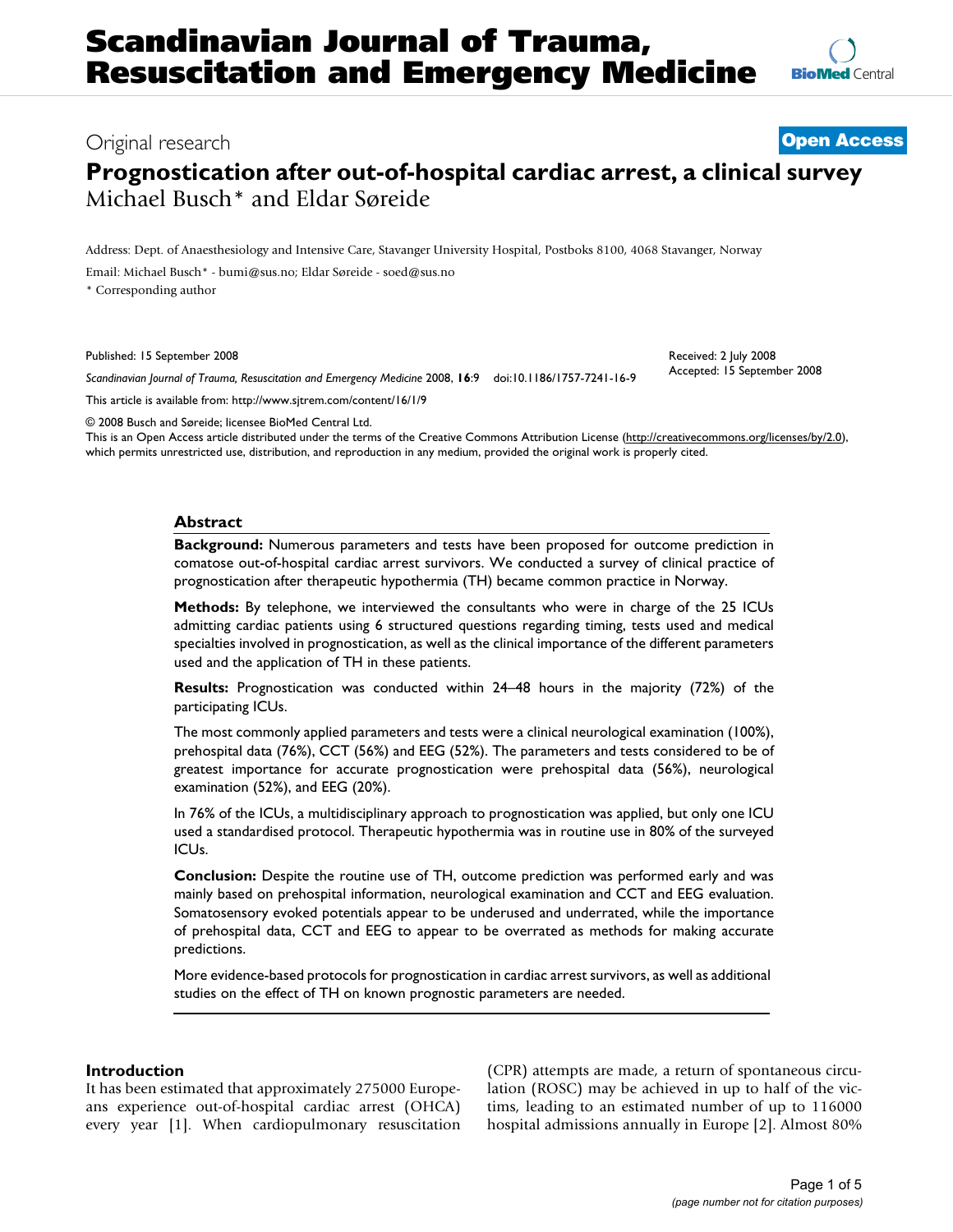of patients who initially survive an OHCA remain in a coma for varying lengths of time and are admitted to an ICU [3]. About two-thirds of these patients die during the subsequent hospital stay: the majority dies due to neurological injury [4]. After implementation of post-resuscitation therapeutic hypothermia (TH), these numbers have improved dramatically [5,6]. Still, early and reliable prognostication of neurological outcome is essential to prevent futile treatment, ease the emotional burden on family members and ensure cost-effective resource management.

Several studies, reviews and specialised groups have attempted to devise improved criteria for cerebral prognostication in OHCA arrest victims. In 2002, members of the Austrian interdisciplinary consensus conference identified 26 parameters with varying evidence-levels, that allowed the clinician to make a prognostic assertion [7]. A more recent systematic review by Wijdicks et al. suggests a decision algorithm for use in prognostication, that includes brain stem reflexes, motor response, myoclonus status epilepticus, somatosensory evoked potentials (SSEP) and serum neuron specific enolase (NSE) [8].

Neither the European Resuscitation Council (ERC) nor the American Heart Association (AHA) guidelines offer a protocol-type approach to prognostication [9,10]. Our aim was to study current clinical practice of post-resuscitation prognostication in Norway after nation-wide implementation of TH.

# **Methods**

In May 2005, we conducted a semi-structured telephone survey of all Intensive Care Units (ICUs) of the Norwegian Intensive Care Registry (NIR). The consultant responsible for the ICU answered 6 structured questions, including the time the cerebral prognostication was made, the medical specialties involved, the specific prognostic tests applied, and a personal assessment with regard to the clinical importance of the different tests and parameters (see Additional file 1). Furthermore, we documented the use of a standardised prognostication protocol and therapeutic hypothermia. The respondents could choose several alternatives, so that the sum of responses in percentages may add up to more than 100%. Results are presented as descriptive statistics (Microsoft Office Excel).

# **Results**

Twenty-five of the 27 ICUs (92%) reporting data to the Norwegian Intensive Care Registry (NIR) participated in the survey. All geographic regions of Norway were represented. The two non-participating hospitals are located in different parts of Norway, and their importance is negligible with regard to the numbers of post-resuscitation care patients. The participating ICUs caring for comatose OHCA survivors were predominately led by anaesthesiologists (96%). However, a multidisciplinary approach to prognostication was applied in 19 hospitals (76%), with anaesthesiology, cardiology and neurology being the specialties involved. In the remaining six institutions (24%), anaesthesiology ( $n = 2$ ), cardiology ( $n = 1$ ) and neurology (n = 3) were sole responsible for outcome prediction. In 18 ICUs (72%), prognostication was conducted within 24–48 hours after hospital admission. In the remaining ICUs, it was conducted within 48–72 hours. The primary methods used to predict outcome were clinical neurological examination and prehospital data (figure 1). SSEP played a minor role (8%) 2/25). With regard to prognostication based on prehospital data, the elements listed most were: initial ECG rhythm (100%), witnessed arrest (84%), bystander cardiopulmonary resuscitation (CPR) (53%), prior health status (47%), presumed no-flow time (21%), and CPR duration to return of spontaneous circulation (ROSC) (21%).

The respondents rated prehospital data (56%), neurological examination (52%), and EEG (20%) to be of greatest prognostic importance, with the corresponding number for SSEP being (8%), biochemical markers (4%), CCT (4%) and MRI (4%).

Eighty percent  $(n = 20)$  of the ICUs used post resuscitation TH routinely. Only one ICU used a standardised approach to predict outcome.

# **Discussion**

A multitude of parameters, models and tests have been proposed for post- resuscitation prediction of cerebral outcome in comatose OHCA survivors [3,7-12]. The strength and level of evidence of current predictors vary widely. With TH now becoming the standard of care for this type of injury, the currently used prognostic parameters may need revision [8,13]. At the time of our study, 80% of Norwegian ICUs already used TH routinely. Three quarters of the ICUs used a multidisciplinary approach to increase diagnostic accuracy, but only one institution applied a standardised protocol. We think our results mirror the complexity of prognostication in anoxic-ischemic coma and underline the need for international evidencebased guidelines.

There is a general international consensus that prognostication should be delayed until day 3 after cardiac arrest [9,10,12]. By day 3, approximately half of those patients with ultimately poor prognosis have died, and clinical neurological examination enables the clinician to select about 50% of those remaining in this poor prognosis group [14]. Comas persisting beyond 3 days carry a greater than 90% risk of poor outcome [11]. In our study, 100% of prognostication was performed within 72 hours of hospital admission after cardiac arrest, and more surprisingly,  $74\%$  (n = 17) were conducted within 24-48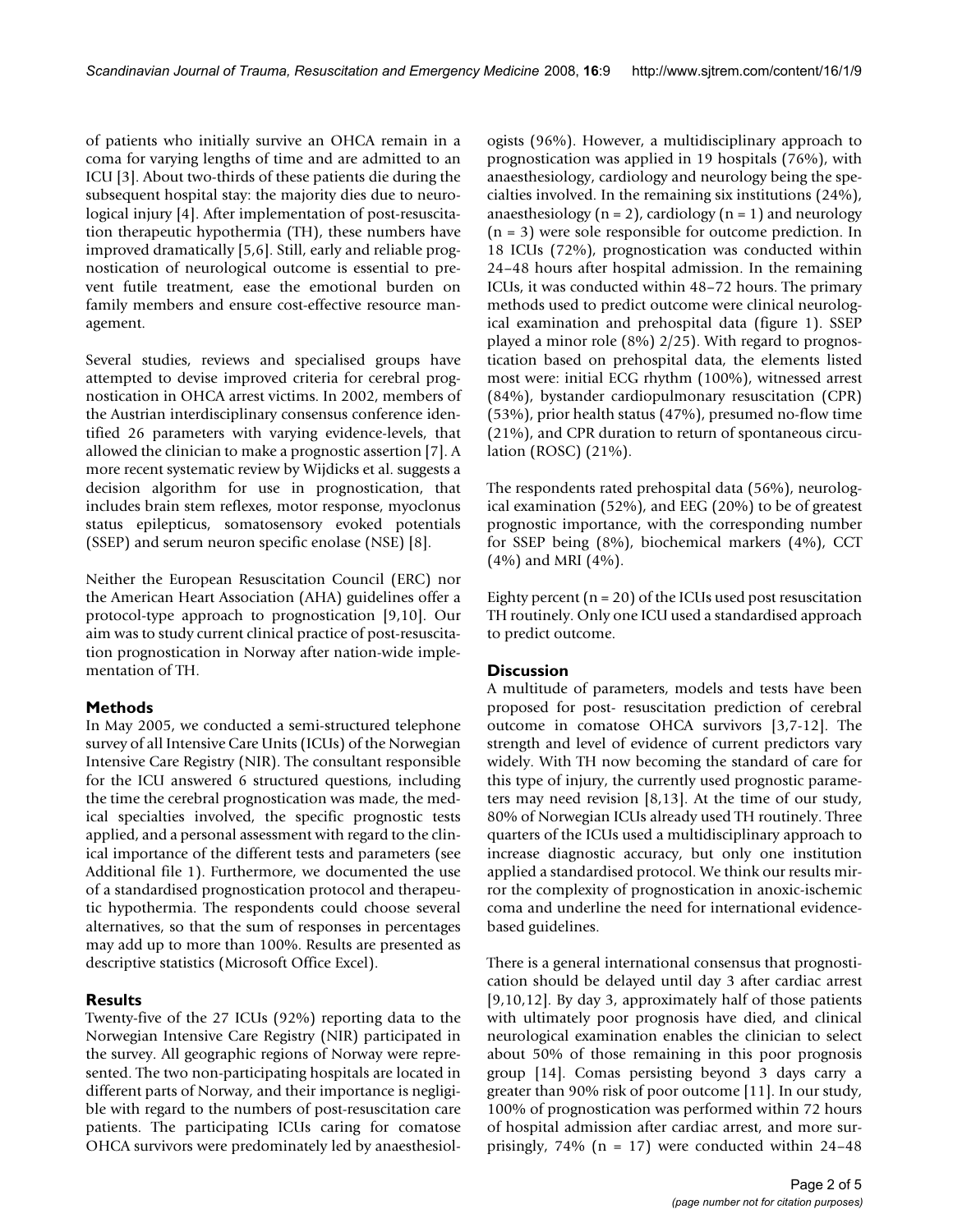

### **Figure 1**

**Applied prognostic parameters.** Figure 1 depicts the frequency of application of different prognostic parameters.

hours. Even though the time of prognostication does not necessarily need to coincide with the decision to withdraw active treatment, we think there is a substantial risk that negative expectations during the first days of treatment may affect patient management and subsequent outcome.

Neurological examination was the most frequently used prognostic parameter in our study. The current ERC guidelines state that no neurological sign is able to predict outcome in the first hours after return of spontaneous circulation (ROSC), but the absence of pupil light reflexes on day 3 and an absence of motor response to pain on day 3 are both independent predictors of poor outcome [9]. A systematic review by Wijdicks and colleagues identified an absent or extensor motor response after 3 days, absence of pupillary or corneal reflexes within 1–3 days after CPR and myoclonus status epilepticus within the first 24 hours as clinical findings with a false predictive rate (FPR) of zero with narrow confidence intervals (CIs) for patients with invariably poor neurological prognosis [8]. Thus, in the absence of confounding factors, the clinical neurological examination may represent a reliable method to predict outcome.

Circumstances surrounding the OHCA were the second most frequent prognostic parameter used in our study and were also rated to be the parameter with the greatest clinical importance. Several parameters have been shown to be independent predictors of poor outcome: age over 70 years, co-morbidities, no-flow time, duration of cardiopulmonary resuscitation (CPR), and the cause of cardiac arrest and initial rhythm [7,15-17]. No-flow time, duration of CPR, initial rhythm and cause of cardiac arrest, however, cannot discriminate accurately between poor and favourable outcome with false predictive rates (FPR) ranging from 20–27% with narrow confidence intervals (CIs) [8]. Therefore, the current international resuscitation guidelines do not refer to prehospital data as a predictive parameter for prognostication in anoxic coma [9,10]. Our survey indicates that clinicians overrate the predictive value of such prehospital data.

With regard to neuroimaging, cerebral computer tomography (CCT) scan was the third most frequently applied prognostic parameter in our survey. Still, it was rated as being of minor importance in prognostication. In the literature, CCT is suggested only to exclude primary cerebral causes of the cardiac arrest and coma, as there is insufficient evidence that CCT-findings could conclusively prognosticate poor outcome in anoxic coma [8,12]. Several studies have associated pathological magnetic resonance imaging (MRI) signal changes with poor neurological prognosis [18,19]. Conventional MRI and diffusionweighted MRI are superior in depicting pathophysiological alterations after global cerebral hypoxia in the cortex, cerebellum and basal ganglia when compared with conventional CCT [7]. In our study, MRI played only a minor role in prognostication, which may be due to its unknown predictive value for poor outcome and/or the safety concerns related to transport of a critically ill patient to the MRI lab [8,20].

Electrophysiological tests in coma prediction consist of evoked potentials (EP) and electroencephalogram (EEG). According to the recent ERC guidelines on resuscitation, an EEG performed at least 24–48 hours after cardiac arrest provides only limited prognostic information [9]. A normal or grossly abnormal EEG may predict outcome accurately, but an EEG between these values is unreliable for prognostication [7,12,21]. In spite of the insufficient predictive value of EEG and the substantial susceptibility to other factors such as drugs, sepsis and electrolyte disturbances, the respondents in our survey frequently used EEG and rated it to be of major clinical importance.

Somatosensory evoked potentials (SSEP) are much less influenced by drugs, metabolic derangements or therapeutic hypothermia [22,23]. Systematic reviews of outcome prediction and the current international guidelines on resuscitation have concluded that SSEP accurately predict a poor outcome, when bilateral absence of N20 is recorded 1–3 days after CPR [8-10,12]. Surprisingly, we found that SSEP were neither applied routinely nor deemed to be of clinical importance. This may be partially explained by the limited availability, and therefore lack of experience with this technique.

We found that biochemical markers were rarely used to predict outcome. This concurs with the recent international resuscitation guidelines and systematic reviews that state that measurement of biochemical markers theoretically may be useful, but that the results lack sufficient predictive accuracy [8-10].

A survey such as ours does have some limitations. Only one clinician was interviewed at each institution, and it cannot be guaranteed that the data represent the general practice at the hospital, even though the interviewed phy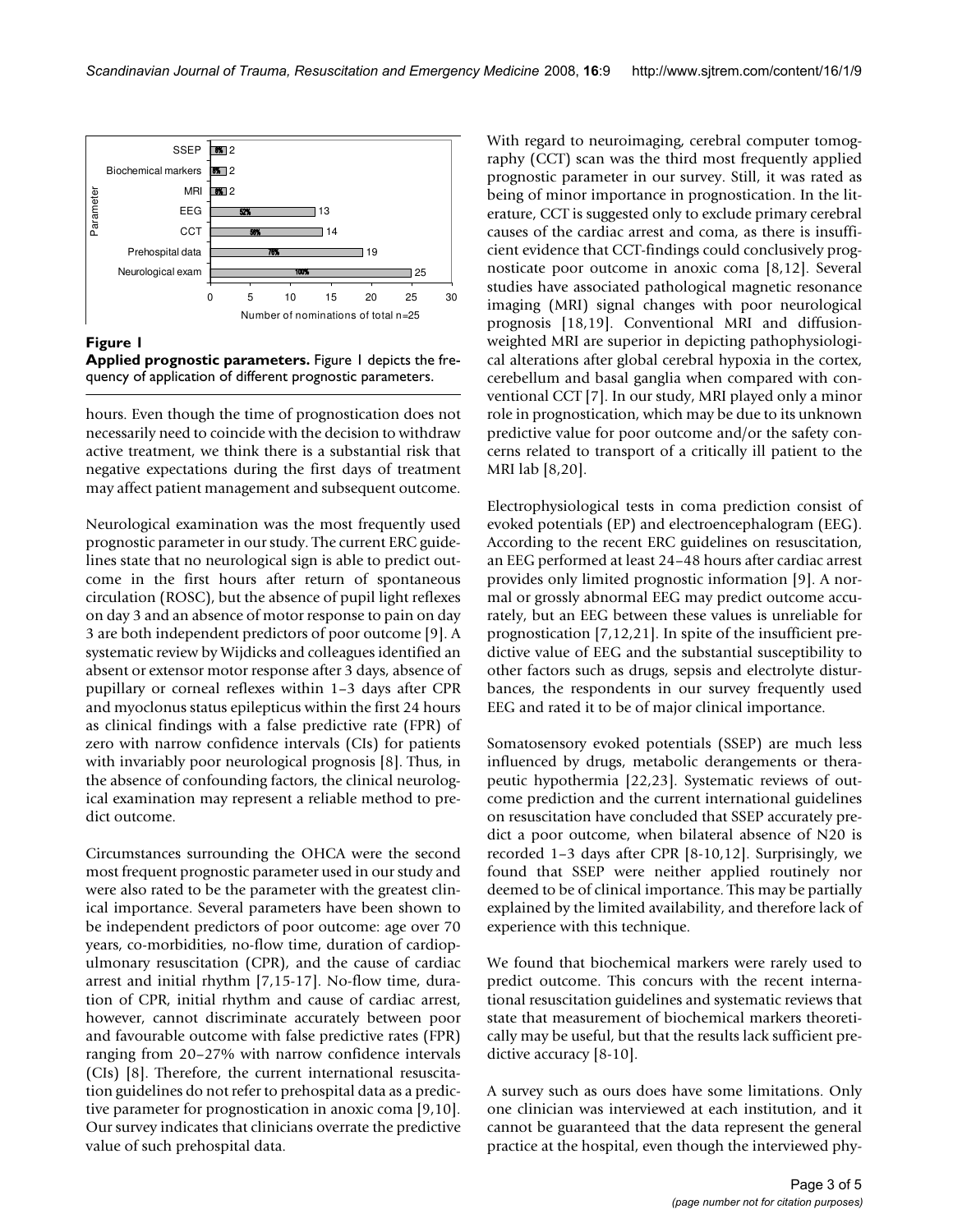sicians were all on a consultant level with direct responsibility for the ICU. Despite the small number of surveyed hospitals, our study represents almost all the ICUs in Norway providing post resuscitation care. Our findings, however, have limited validity outside of Norway. A structural weakness of the survey was that the time of cerebral prognostication was defined as the time the consult was made, but that no information was gathered as to whether the results led to changes or withdrawal of active treatment.

Nontheless, we think our national survey represents an important insight into current clinical practice in an era of increased focus on the post-resuscitation phase in addition to new treatment modalities such as therapeutic hypothermia as well as a major focus on timely and accurate prognostication [8,9,24,25].

#### **Conclusion**

Most Norwegian ICUs providing post-resuscitation care in comatose survivors of OHCA make use of TH. Despite the fact that this may complicate early neurological outcome prediction, the prognostication was performed early in the ICU phase (24–72 hours). The outcome prediction was mainly based on prehospital information, clinical neurological examination, CCT, and EEG evaluation. SSEP seemed to be underused and underrated, while the importance of prehospital data, CCT and EEG appeared to be overrated as predictors. We think our findings highlight the importance of establishing international evidence-based protocols for follow-up and prognostication in comatose OHCA survivors. Additionally, more studies on the effect of TH on known prognostic parameters are required.

#### **Competing interests**

The authors declare that they have no competing interests.

#### **Authors' contributions**

MB and ED participated in the design and coordination of the study. MB carried out the telephone survey and documented the data. MB and ED wrote the manuscript and performed the statistical analysis. All authors read and approved the final manuscript.

# **Additional material**

#### **Additional file 1**

*Cerebral prognostication after out-of-hospital cardiac arrest- questionnaire. The document depicts the questionnaire with which the survey was conducted.* Click here for file

[\[http://www.biomedcentral.com/content/supplementary/1757-](http://www.biomedcentral.com/content/supplementary/1757-7241-16-9-S1.doc) 7241-16-9-S1.doc]

#### **References**

- 1. Atwood C, Eisenberg MS, Herlitz J, Rea TD: **[Incidence of EMS](http://www.ncbi.nlm.nih.gov/entrez/query.fcgi?cmd=Retrieve&db=PubMed&dopt=Abstract&list_uids=16199289)[treated out-of-hospital cardiac arrest in Europe.](http://www.ncbi.nlm.nih.gov/entrez/query.fcgi?cmd=Retrieve&db=PubMed&dopt=Abstract&list_uids=16199289)** *Resuscitation* 2005, **67:**75-80.
- 2. Holzer M, Sterz F: **[Therapeutic hypothermia after cardiopul](http://www.ncbi.nlm.nih.gov/entrez/query.fcgi?cmd=Retrieve&db=PubMed&dopt=Abstract&list_uids=15030290)[monary resuscitation.](http://www.ncbi.nlm.nih.gov/entrez/query.fcgi?cmd=Retrieve&db=PubMed&dopt=Abstract&list_uids=15030290)** *Expert Rev Cardiovasc Ther* 2003, **1:**317-325.
- 3. Booth CM, Boone RH, Tomlison G, Detsky AS: **[Is this patient](http://www.ncbi.nlm.nih.gov/entrez/query.fcgi?cmd=Retrieve&db=PubMed&dopt=Abstract&list_uids=14970067) [dead, vegetative, or severely neurologically impaired?](http://www.ncbi.nlm.nih.gov/entrez/query.fcgi?cmd=Retrieve&db=PubMed&dopt=Abstract&list_uids=14970067) Assessing outcome for comatose survivors of cardiac arrest.** *JAMA* 2004, **291:**870-9.
- 4. Laver S, Farrow C, Turner D, Nolan J: **[Mode of death after admis](http://www.ncbi.nlm.nih.gov/entrez/query.fcgi?cmd=Retrieve&db=PubMed&dopt=Abstract&list_uids=15365608)[sion to an intensive care unit following cardiac arrest.](http://www.ncbi.nlm.nih.gov/entrez/query.fcgi?cmd=Retrieve&db=PubMed&dopt=Abstract&list_uids=15365608)** *Intensive Care Med* 2004, **30:**2126-2128.
- 5. Busch M, Soreide E, Lossius HM, Lexow K, Dickstein K: **[Rapid](http://www.ncbi.nlm.nih.gov/entrez/query.fcgi?cmd=Retrieve&db=PubMed&dopt=Abstract&list_uids=17067329) [implementation of therapeutic hypothermia in comatose](http://www.ncbi.nlm.nih.gov/entrez/query.fcgi?cmd=Retrieve&db=PubMed&dopt=Abstract&list_uids=17067329) [out-of-hospital cardiac arrest survivors.](http://www.ncbi.nlm.nih.gov/entrez/query.fcgi?cmd=Retrieve&db=PubMed&dopt=Abstract&list_uids=17067329)** *Acta Anaesthesiol Scand* 2006, **50:**1277-83.
- 6. Sanders AB: **[Therapeutic hypothermia after cardiac arrest.](http://www.ncbi.nlm.nih.gov/entrez/query.fcgi?cmd=Retrieve&db=PubMed&dopt=Abstract&list_uids=16672779)** *Curr Opin Crit Care* 2006, **12:**213-7.
- 7. Madl C, Hasibeder W, Lechleitner P, Lenz K, Lindner KH, Oder W, Prause G, Rumpl E, Schmutzhard E, Sterz F: **[Recommendations for](http://www.ncbi.nlm.nih.gov/entrez/query.fcgi?cmd=Retrieve&db=PubMed&dopt=Abstract&list_uids=12708099) [prognostic assessment of cerebral hypoxia after cardiopul](http://www.ncbi.nlm.nih.gov/entrez/query.fcgi?cmd=Retrieve&db=PubMed&dopt=Abstract&list_uids=12708099)monary resuscitation – Austrian Interdisciplinary Consensus [Conference.](http://www.ncbi.nlm.nih.gov/entrez/query.fcgi?cmd=Retrieve&db=PubMed&dopt=Abstract&list_uids=12708099)** *Wien Klin Wochenschr* 2002, **114:**422-27.
- 8. Wijdicks EFM, Hijdra A, Young GB, Bassetti CL, Wiebe S: **[Practice](http://www.ncbi.nlm.nih.gov/entrez/query.fcgi?cmd=Retrieve&db=PubMed&dopt=Abstract&list_uids=16864809) [parameter: prediction of outcome in comatose survivors](http://www.ncbi.nlm.nih.gov/entrez/query.fcgi?cmd=Retrieve&db=PubMed&dopt=Abstract&list_uids=16864809) after cardiapulmonary resuscitation (an evidence-based review): Reports of the Quality Standards Subcommittee of [the American Academy of Neurology.](http://www.ncbi.nlm.nih.gov/entrez/query.fcgi?cmd=Retrieve&db=PubMed&dopt=Abstract&list_uids=16864809)** *Neurology* 2006, **67:**203-210.
- 9. Nolan JP, Deakin CD, Soar J, Bottinger BW, Smith G: **[European](http://www.ncbi.nlm.nih.gov/entrez/query.fcgi?cmd=Retrieve&db=PubMed&dopt=Abstract&list_uids=16321716) [Resuscitation Council. European Resuscitation Guidelines](http://www.ncbi.nlm.nih.gov/entrez/query.fcgi?cmd=Retrieve&db=PubMed&dopt=Abstract&list_uids=16321716) for Resuscitation 2005. Section 4. Adult advanced life sup[port.](http://www.ncbi.nlm.nih.gov/entrez/query.fcgi?cmd=Retrieve&db=PubMed&dopt=Abstract&list_uids=16321716)** *Resuscitation* 2005, **67:**S39-86.
- 10. Hazinski MF, Nadkarni VM, Hickey RW, O'Connor R, Becker LB, Zaritsky A: **[Major changes in the 2005 AHA Guidelines for](http://www.ncbi.nlm.nih.gov/entrez/query.fcgi?cmd=Retrieve&db=PubMed&dopt=Abstract&list_uids=16314349) [CPR and ECC: Reaching the tipping point for change.](http://www.ncbi.nlm.nih.gov/entrez/query.fcgi?cmd=Retrieve&db=PubMed&dopt=Abstract&list_uids=16314349)** *Circulation* 2005, **112(24 Suppl):**IV 206-IV 211.
- 11. Zandbergen EGJ, de Haan RJ, Stoutenbeek CP, Koelman JHTM, Hijdra A: **[Systematic review of early prediction of poor outcome in](http://www.ncbi.nlm.nih.gov/entrez/query.fcgi?cmd=Retrieve&db=PubMed&dopt=Abstract&list_uids=9851380) [anoxic-ischaemic coma.](http://www.ncbi.nlm.nih.gov/entrez/query.fcgi?cmd=Retrieve&db=PubMed&dopt=Abstract&list_uids=9851380)** *Lancet* 1998, **352:**1808-12.
- 12. Bell DD, Brindley PG, Forrets D, Al Muslim O, Zygun D: **[Manage](http://www.ncbi.nlm.nih.gov/entrez/query.fcgi?cmd=Retrieve&db=PubMed&dopt=Abstract&list_uids=15753505)[ment following resuscitation from cardiac arrest: recom](http://www.ncbi.nlm.nih.gov/entrez/query.fcgi?cmd=Retrieve&db=PubMed&dopt=Abstract&list_uids=15753505)mendations from the 2003 Rocky Mountain Critical Care [Conference.](http://www.ncbi.nlm.nih.gov/entrez/query.fcgi?cmd=Retrieve&db=PubMed&dopt=Abstract&list_uids=15753505)** *Can J Anesth* 2005, **52:**309-22.
- 13. Madl C, Holzer M: **[Brain function after resuscitation from car](http://www.ncbi.nlm.nih.gov/entrez/query.fcgi?cmd=Retrieve&db=PubMed&dopt=Abstract&list_uids=15166839)[diac arrest.](http://www.ncbi.nlm.nih.gov/entrez/query.fcgi?cmd=Retrieve&db=PubMed&dopt=Abstract&list_uids=15166839)** *Curr Opin Crit Care* 2004, **10:**213-217.
- 14. Edgren E, Hedestrand U, Kelsey S, Sutton-Tyrrell K, Safar P: **[Assess](http://www.ncbi.nlm.nih.gov/entrez/query.fcgi?cmd=Retrieve&db=PubMed&dopt=Abstract&list_uids=7909098)[ment of neurological prognosis of comatose survivors of car](http://www.ncbi.nlm.nih.gov/entrez/query.fcgi?cmd=Retrieve&db=PubMed&dopt=Abstract&list_uids=7909098)[diac arrest.](http://www.ncbi.nlm.nih.gov/entrez/query.fcgi?cmd=Retrieve&db=PubMed&dopt=Abstract&list_uids=7909098)** *Lancet* 1994, **343:**1055-1059.
- 15. Stiell IG, Wells GA, DeMaio VJ, Spaite DW, Field BJ 3rd, Munkley DP, Lyver MB, Luinstra LG, Ward R: **[Modifiable factors associated](http://www.ncbi.nlm.nih.gov/entrez/query.fcgi?cmd=Retrieve&db=PubMed&dopt=Abstract&list_uids=9867885) [with improved cardiac arrest survival in a multicenter basic](http://www.ncbi.nlm.nih.gov/entrez/query.fcgi?cmd=Retrieve&db=PubMed&dopt=Abstract&list_uids=9867885) life support/defibrillation system: OPLS Study Phase I [results. Ontario Prehospital Advanced Life Support.](http://www.ncbi.nlm.nih.gov/entrez/query.fcgi?cmd=Retrieve&db=PubMed&dopt=Abstract&list_uids=9867885)** *Ann Emerg Med* 1999, **33:**44-50.
- 16. Hallstrom AP, Cobb LA, Yu BH: **[Influence of comorbidity on the](http://www.ncbi.nlm.nih.gov/entrez/query.fcgi?cmd=Retrieve&db=PubMed&dopt=Abstract&list_uids=8640977) [outcome of patients treated for out-of-hospital ventricular](http://www.ncbi.nlm.nih.gov/entrez/query.fcgi?cmd=Retrieve&db=PubMed&dopt=Abstract&list_uids=8640977) [fibrillation.](http://www.ncbi.nlm.nih.gov/entrez/query.fcgi?cmd=Retrieve&db=PubMed&dopt=Abstract&list_uids=8640977)** *Circulation* 1996, **93:**2019-2022.
- 17. Rogrove HJ, Safar P, Sutton-Tyrrell K, Abramson NS: **[Old age does](http://www.ncbi.nlm.nih.gov/entrez/query.fcgi?cmd=Retrieve&db=PubMed&dopt=Abstract&list_uids=8001370) [not negate good cerebral outcome after cardiopulmonary](http://www.ncbi.nlm.nih.gov/entrez/query.fcgi?cmd=Retrieve&db=PubMed&dopt=Abstract&list_uids=8001370) resuscitation: analysis from the brain resuscitation clinical trials. The Brain Resuscitation Clinical Trial I and II study [groups.](http://www.ncbi.nlm.nih.gov/entrez/query.fcgi?cmd=Retrieve&db=PubMed&dopt=Abstract&list_uids=8001370)** *Crit Care Med* 1995, **23:**18-25.
- 18. Wartenberg K, Patsalides A, Yepes MS: **[Is magnetic resonance](http://www.ncbi.nlm.nih.gov/entrez/query.fcgi?cmd=Retrieve&db=PubMed&dopt=Abstract&list_uids=15095566) [spectroscopy superior to conventional diagnostic tools in](http://www.ncbi.nlm.nih.gov/entrez/query.fcgi?cmd=Retrieve&db=PubMed&dopt=Abstract&list_uids=15095566) [hypoxic-ischemic encephalopathy?](http://www.ncbi.nlm.nih.gov/entrez/query.fcgi?cmd=Retrieve&db=PubMed&dopt=Abstract&list_uids=15095566)** *J Neuroimaging* 2004, **14:**180-186.
- 19. Els T, Kassubek J, Kubalek R, Klisch J: **[Diffusion-weighted MRI dur](http://www.ncbi.nlm.nih.gov/entrez/query.fcgi?cmd=Retrieve&db=PubMed&dopt=Abstract&list_uids=15527448)[ing early global hypoxia: a predictor for clinical outcome?](http://www.ncbi.nlm.nih.gov/entrez/query.fcgi?cmd=Retrieve&db=PubMed&dopt=Abstract&list_uids=15527448)** *Acta Neurol Scand* 2004, **110:**361-367.
- 20. Wijdicks EF, Campeau ND, Miller GM: **[MR imaging in comatose](http://www.ncbi.nlm.nih.gov/entrez/query.fcgi?cmd=Retrieve&db=PubMed&dopt=Abstract&list_uids=11559506) [survivors of cardiac resuscitation.](http://www.ncbi.nlm.nih.gov/entrez/query.fcgi?cmd=Retrieve&db=PubMed&dopt=Abstract&list_uids=11559506)** *AJNR Am J Neuroradiol* 2001, **22:**1561-1565.